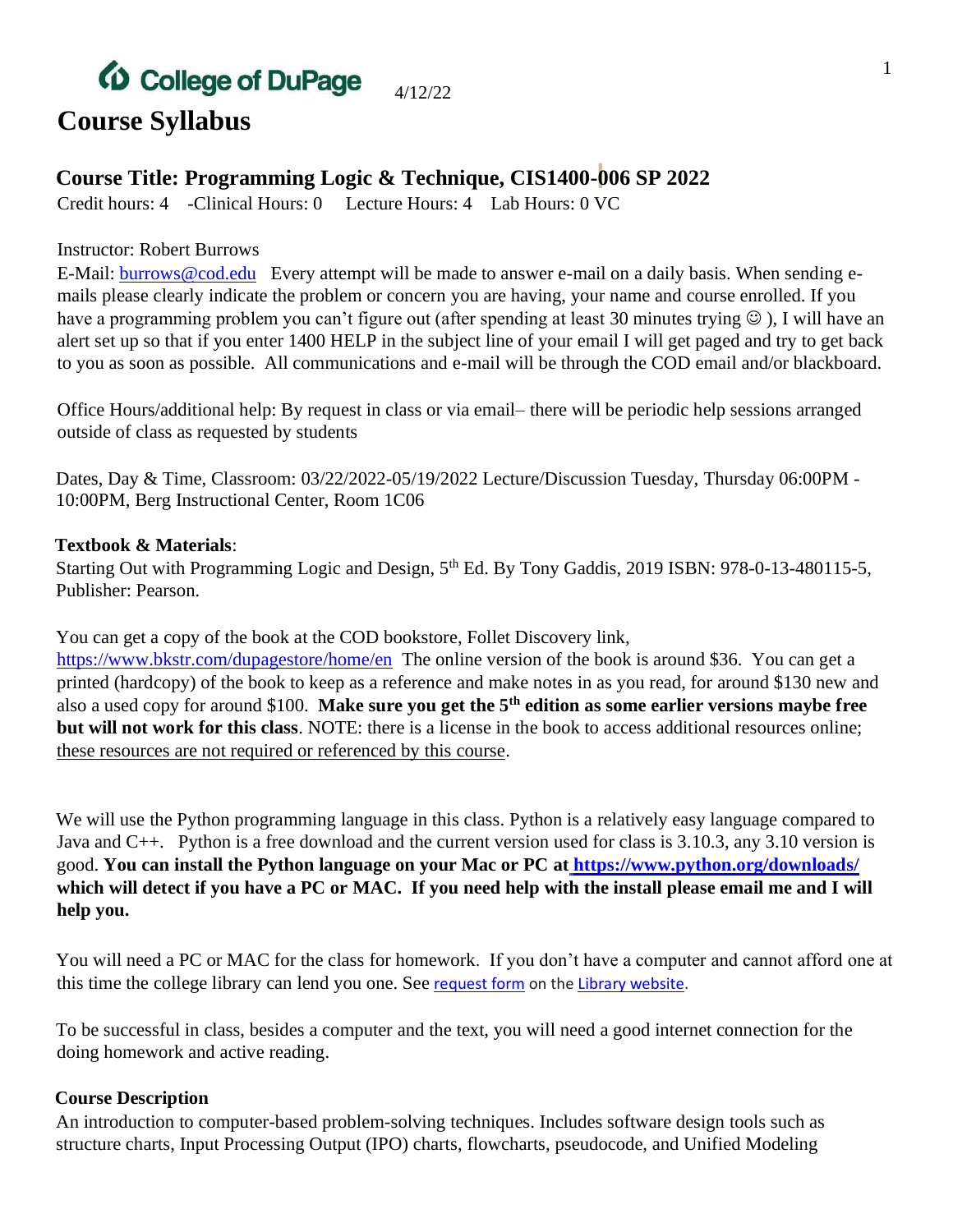### **D** College of DuPage 4/12/22

Language (UML) diagrams. Concepts such as documentation, structured design, modularity, Object Oriented Program (OOP) design, and event driven programming are covered. Programming of algorithms are implemented using a high level language that emphasize structured and object oriented design techniques. Repeatable for credit: No Pre-Enrollment Criteria:

Prerequisite: MATH 0482 Foundations for College Mathematics II with a grade of "C" or better, or equivalent or

Prerequisite: MATH 1115 Technical Mathematics I with a grade of "C" or better, or equivalent or a qualifying score on the mathematics placement test or

Consent of Instructor

## **Topical Outline:**

- 1. Program Development Lifecycle (PDLC)
- 2. Software design techniques
- 3. Computer based paradigms
- 4. Simple data types
- 5. Variables, constants, and literals
- 6. Control structures
	- a. Sequential
	- b. Selection
	- c. Repetition
- 7. Arithmetic, relational, and logical operators
- 8. Local and global variable scope
- 9. Modularity, parameter passing, and return values
- 10. File access
- 11. Advanced data types: Arrays
	- a. Single dimensional
	- b. Multi-dimensional
	- c. Parallel
- 12. Searching and sorting algorithms
- 13. Programming and debugging
- 14. OOP design concepts
- 15. GUI and event driven programming

### **General Course Objectives:**

### **Upon successful completion of the course the student should be able to do the following:**

- 1. Explain steps used in program development cycle
- 2. Identify tools used in software design
- 3. Create algorithms to solve both verbal and written problems
- 4. Differentiate simple data types
- 5. Differentiate variables, constants, and literals
- 6. Apply concepts of structured program design such as modularity, sequence, selection, and repetition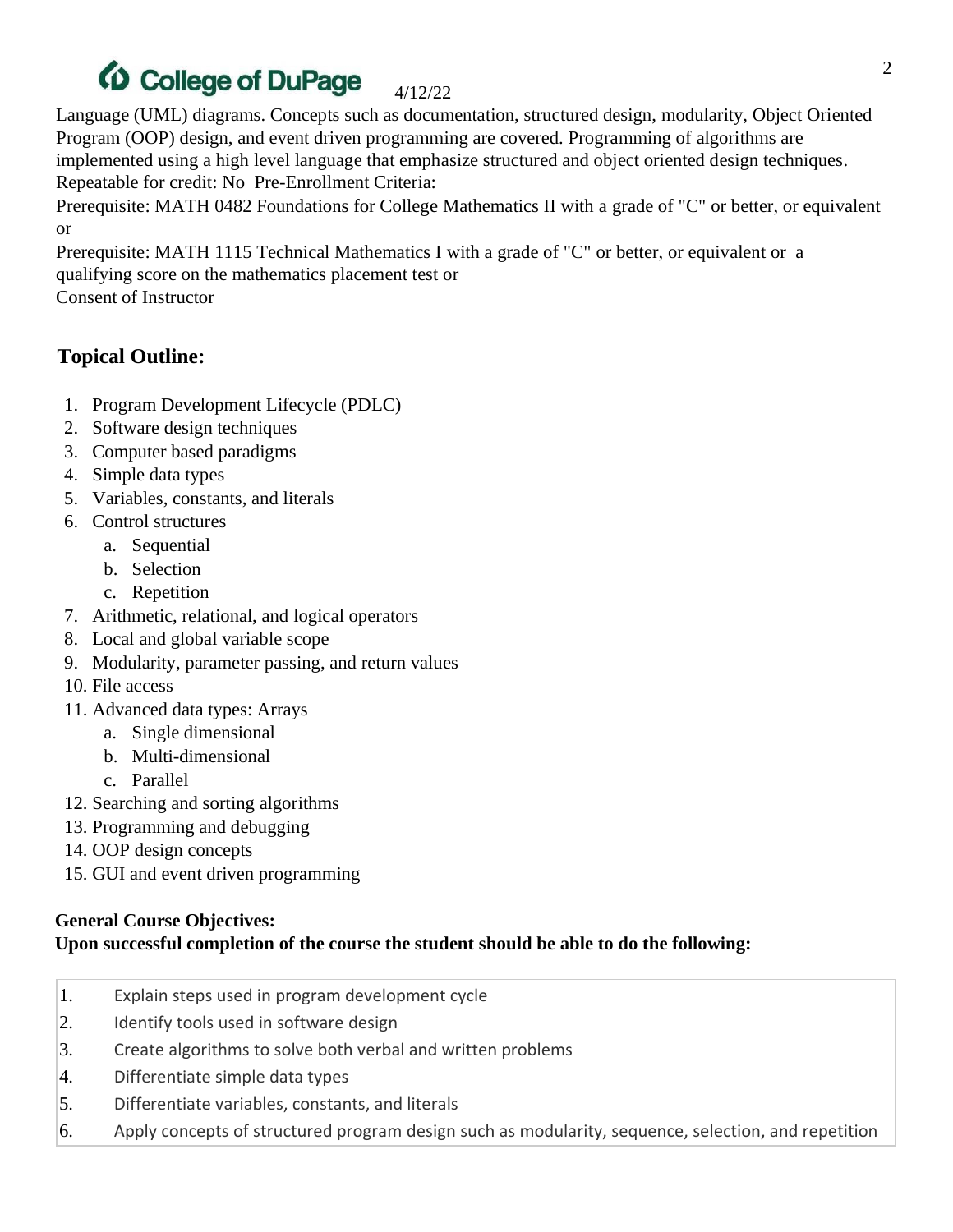### *(D* College of DuPage 4/12/22

- 7. Differentiate arithmetic, relational, and logical operators in algorithm design
- 8. Demonstrate variable scoping in program design for local and global variables
- 9. Apply data transfer techniques between modules using parameters and return values
- 10. Construct applications to use files for input and output
- 11. Implement arrays as structures to contain data
- 12. Use searching and sorting algorithms in problem designs
- 13. Use a higher level programming language to code, test, and debug software designs
- 14. Implement concepts of abstraction and encapsulation using Object Oriented Programming (OOP) design
- 15. Explain advanced OOP design techniques such as inheritance and polymorphism
- 16. Describe integration of Graphical User Interfaces (GUIs) and event driven programming

#### **Course Requirements**

Student Responsibilities: **Being an 8 week class, this class covers all the material of the normal 16 week class in half the time**. **You should be prepared to spend 8 hours per week in class and at least 12 outside of class doing active reading of the chapters and homework. If you don't have 20 hours per week available in your schedule you should seriously consider not taking this class.**

**In addition, during the pandemic, being in the classroom you must comply with current school Covid requirements found at<https://cod.edu/coronavirus/index.aspx> or you will not be allowed in the classroom; and if not compliant within two weeks you may be dropped from the class. Finally, if you get Covid, please let me know ASAP and we will make accommodations.**

Class attendance and active participation are essential if students are to receive maximum benefit from the class. Participation requires preparation including completion of reading, labs, assignments, assessments, and exams by the due dates. All due dates will be mentioned on the class blackboard. Students are responsible to submit all work on or before the due dates. It is the students' benefit to use their time wisely whether it is in preparation for class, during scheduled class, or in the lab. When students are in any COD lab environment, they should abide by the college policies. Questions, comments, and suggestions are welcome.

Exams and make-up policy: There will be two exams. No retakes of exams are allowed. Make-up exams are not encouraged except on emergency situation.

Assignments (including weekly quizzes): It is extremely critical that students complete all assignments on time. Past experience has shown that students that were behind on their assignments never caught up. Students may submit assignments early. Submitting assignments in the order assigned will ensure progression according to academic design of the course. If an assignment is late you will start with half credit.

NOTE: because Covid-19 I am very understanding, especially for first responders. Let me know in an email if you need extra time for any quizzes or assignments and I will grant an extension. Also, let me know by email if you have other special accommodations that merit consideration.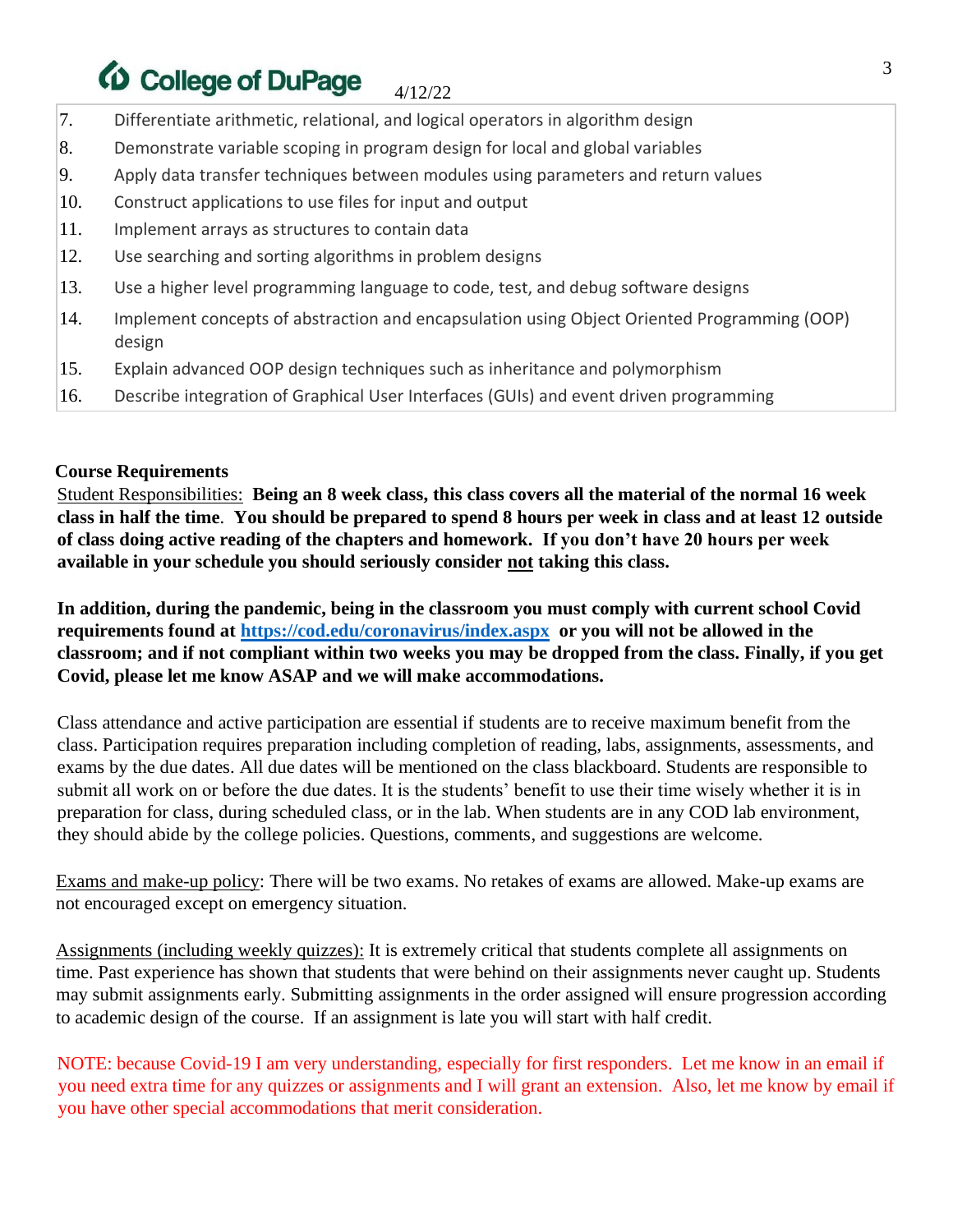# *(D* College of DuPage

E-mail: Help see above under email

Help in person on campus: I will be able to meet with you on campus for one on one or class help sessions. Please send me an email or arrange with me in class. Before and after class will save us both a trip to the college  $\odot$ 

4/12/22

Academic policy: Any violation of COD policies regarding academic honesty and/or integrity will be referred automatically to the appropriate college authorities for disposition. Please see appropriate pages in the college catalog for definitions and regulations. The minimum penalty for cheating will be a zero for all parties involved on that exam, assignment, lab, or assessment.

Withdrawal policy: Missing three or more assignments or quizzes before mid-term without a reason discussed with me will result in the student withdrawn from the class for non-Pursuit of the course objectives. No longer attending a class does not constitute an automatic withdrawal. **All withdrawals must be done on or before Tuesday April 26th** as in the College's academic calendar [\(https://www.cod.edu/academics/pdf/2021-2022](https://www.cod.edu/academics/pdf/2021-2022-academic-calendar.pdf) [academic-calendar.pdf\)](https://www.cod.edu/academics/pdf/2021-2022-academic-calendar.pdf) It is important to drop if you cannot complete the work as **an Incomplete grade is not allowed in this class.** 

Class Behavior and set up: Class participation is important, during class time, considerate conduct by all persons is important to a favorable learning environment. Any infringement on the rights of others to get education will be dealt with in an appropriate manner. Please to avoid distractions during class and have your computer on mute unless asking a question.

General notes: In order to achieve the course objectives, it is essential that you enjoy the class in addition to complying with the above requirements, the rules and policies of COD contained in the catalog and other COD materials. Most students sign up for courses with the best intentions. If you are experiencing course/college related problems, please feel free to talk with me or one of the colleges counselors before a crisis develops so that we can resolve them in a manner beneficial to all parties involved.

#### **Class period rough outline**

6:00 – 6:05 Questions from last class 6:05 – 7:50 Lecture/discussion - can take break whenever need to 7:50 – 8:00 Break 8:00 – 9:30 Lecture/discussion 9:30 - 10:00 assignment help/Class Review 10:00 – 10:30 After class Homework/question session as needed

### **Grading and Evaluation Criteria**

Your final grade is based on accumulation points of all class work including homework, quizzes, and exams. NOTE: Due dates for all homework and Quizzes are as assigned in blackboard Points will be distributed in the following manner:

| Programs/Assignments 24 x 10 pts/each - 1 x 20 pts   260 |     |
|----------------------------------------------------------|-----|
| Quizzes 13 x 10 points each                              | 130 |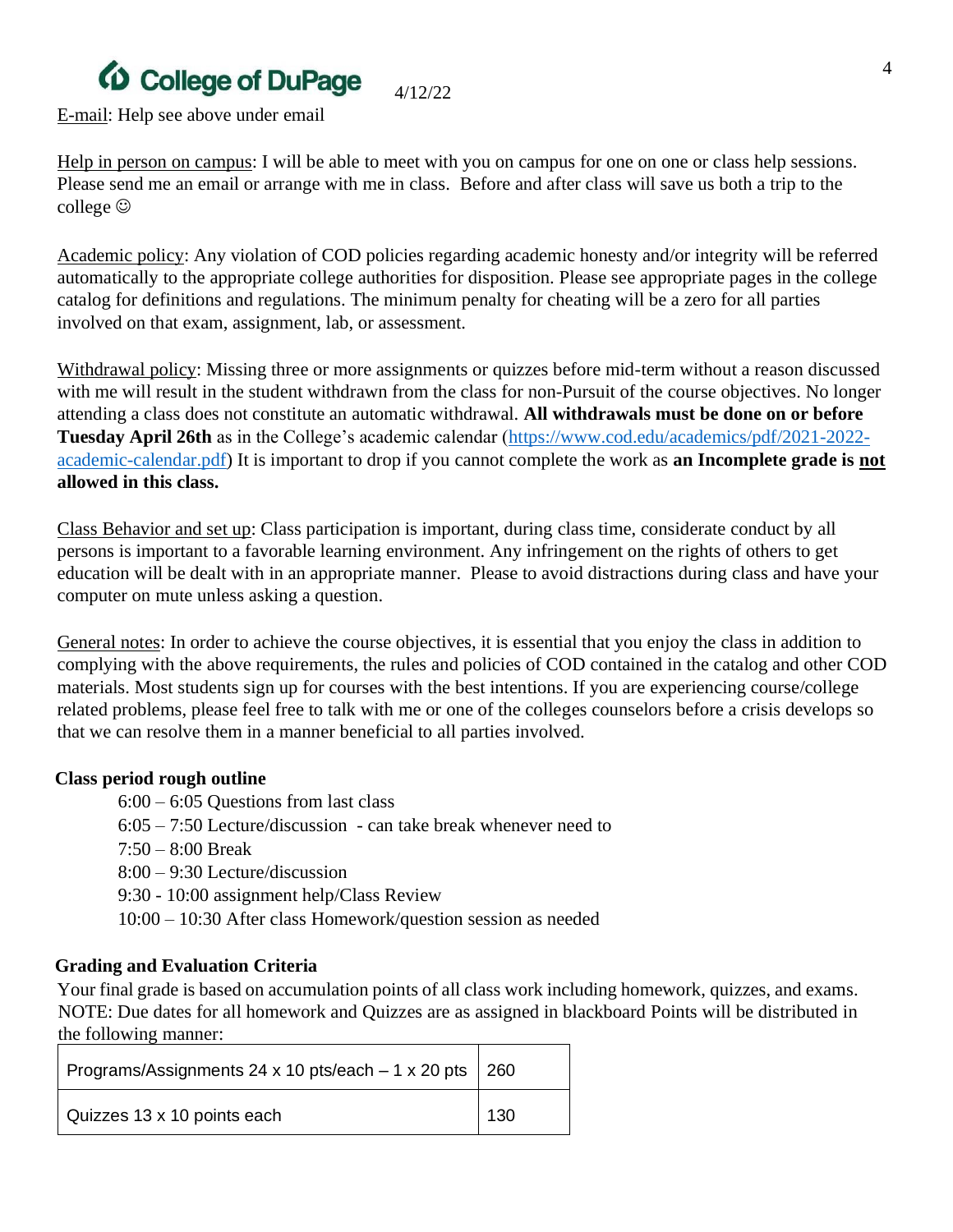# *(D* College of DuPage

| Total                                                                                                           | 580                   |
|-----------------------------------------------------------------------------------------------------------------|-----------------------|
| (Extra Credit) - there will be additional programs for<br>extra credit throughout the semester $-5$ points each | Up to $70?$<br>points |
| Tests (50 points for midterm and 70 points for Final)                                                           | 120                   |

**Final Grades will be assigned using the following point scale at end of class: There are no letter grades given even if you miss the next letter grade by 1 or 2 points. However, after the final exam you will see your point total and have a day and half to complete assignments and/or do extra credit to move your grade up.**

4/12/22

| <b>Accumulated Points</b> | Grade | Percentage |  |
|---------------------------|-------|------------|--|
|                           |       |            |  |
| $450 - 580$               | A     | $>= 90%$   |  |
| $400 - 449$               | B     | $80 - 89$  |  |
| $350 - 399$               | C     | $70 - 79$  |  |
| $300 - 349$               | D     | $60 - 69$  |  |
| 299 or lower              | F     | $< 60 \%$  |  |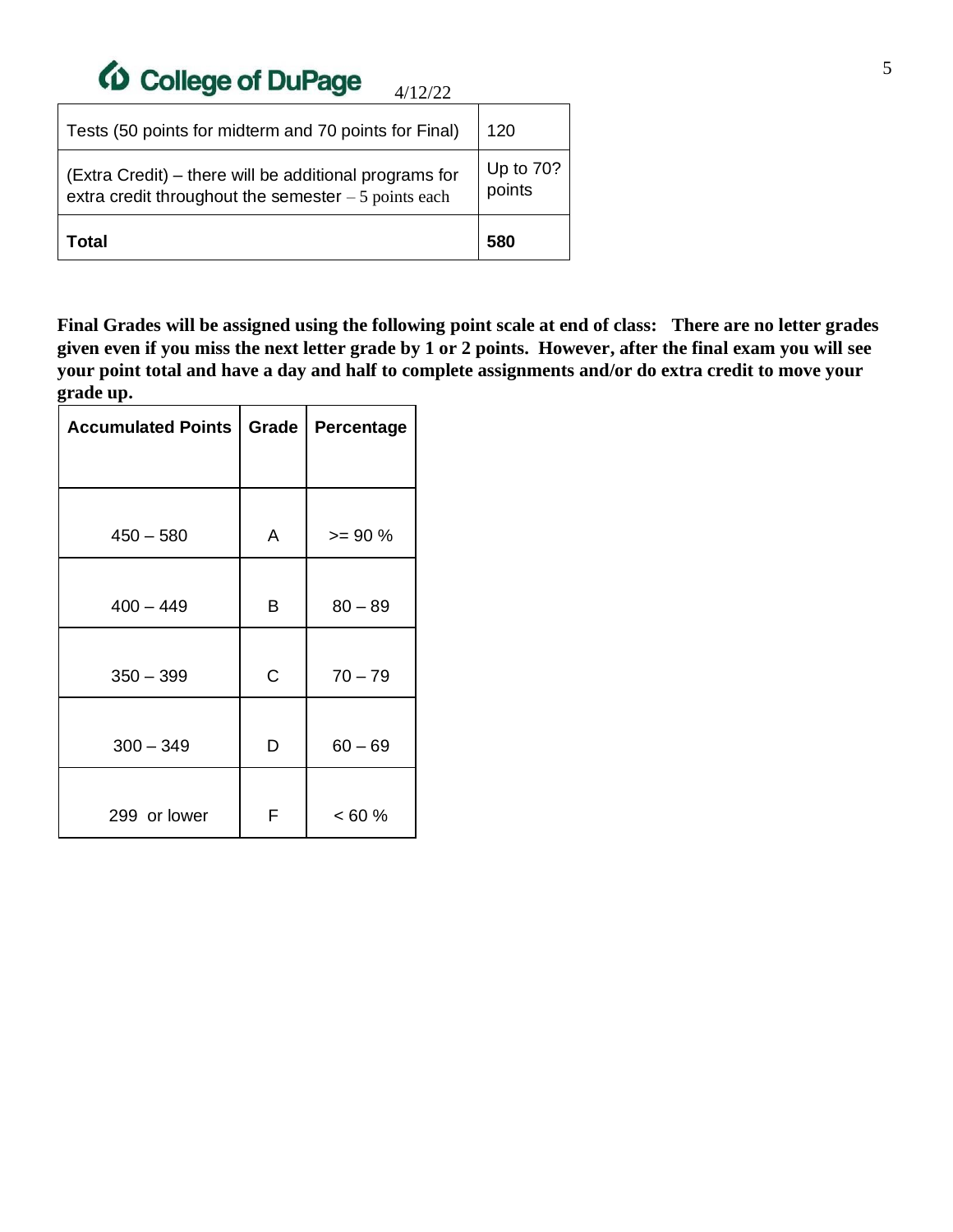

# **Course Outline**

4/12/22

#### **NOTES**

1) Tentative - may change during semester.

2) Assignments, Assessments, and hands-on labs will be available on the class blackboard (BB) site. The due dates for assignments below are also in the BB course calendar which should show all your classes' assignments – Drop down by your name on upper right of blackboard. All Python submissions should include test case output in a .txt file

3) The dividing line between each class shows what we will cover before break and after break. 4) All assignments are from the end of each chapter in your textbook in the Programming Exercises section. For example, Prog EX 2-6 means Programming Exercises Chapter 2 exercise 6 on page 99, and NOT exercises 2 through 6, nor the example 2-6 on page 44.

5) **All assignments not turned in by due date in last column of the table below will start with half credit\*. All extra credit assignments are due at the end of the course May 19th at 11:59 PM**

**6) Reading is not submitted as an assignment. Your reading is checked by the chapter quizzes which has multiple choice questions on the reading. If your quiz is not submitted by the due date you will start with half credit\***

**\*If you email me with valid reason why you are late or why you are going to be late and when you plan to complete the homework or quiz, at my discretion you may still get full credit. As a programmer/software developer in the real world, it never hurts to ask for additional time**

| Class#<br><b>Date</b>    | <b>Topics covered in class</b>                                                                                                                                                                                        | Assign dates to start<br><b>HW &amp; Quizzes &amp; Extra Credit</b><br>Note: HW is all from the last section of<br>each chapter in your text<br>"Programming Exercises"                                                     | <b>Due Dates</b><br><b>Reading</b><br>textbook<br><b>Homework</b><br>and quizzes |
|--------------------------|-----------------------------------------------------------------------------------------------------------------------------------------------------------------------------------------------------------------------|-----------------------------------------------------------------------------------------------------------------------------------------------------------------------------------------------------------------------------|----------------------------------------------------------------------------------|
| Mar 22                   | Course introduction<br>Programming and algorithms<br>OTTO – types of programming logic<br>Review syllabus<br><b>Install Python</b><br>Class student Survey to determine your<br>experience objectives, and motivation | HW 1: Student Survey in class                                                                                                                                                                                               | Read Ch 1                                                                        |
|                          | <b>Textbook Active Reading</b><br>Chapter 1 Introduction- a look inside the<br>computer                                                                                                                               | HW 2: Exercise $3$ – your first name in<br>decimal ASCII Code – page 25 book<br>worth 10 points.<br>Extra Credit – want to be a programmer?<br>Extra Credit Saundra McGuire's Video on<br>being the best student you can be |                                                                                  |
| $\overline{2}$<br>Mar 24 | Chapter 2 Input, Process, Output -<br>variables<br>Pseudocode & Flowcharts<br>Example: Prog EX 2-8 IPO and<br>pseudocode, flowchart, and Python in class                                                              | Extra Credit Python for batting average<br>done from chapter 2 book                                                                                                                                                         | Read Ch <sub>2</sub><br>HW1<br>HW <sub>2</sub>                                   |
|                          | Chapter 2 more examples, review and<br>questions. Do Lab 1-6 Pedometer.docx<br>found in Week 3 notes and materials                                                                                                    | HW 3: Prog EX 2-6 Flowchart in class<br>group exercise, just turn in pseudocode<br>Extra Credit Lab 1.6 Pedometer Calculator<br>turn in Python code                                                                         |                                                                                  |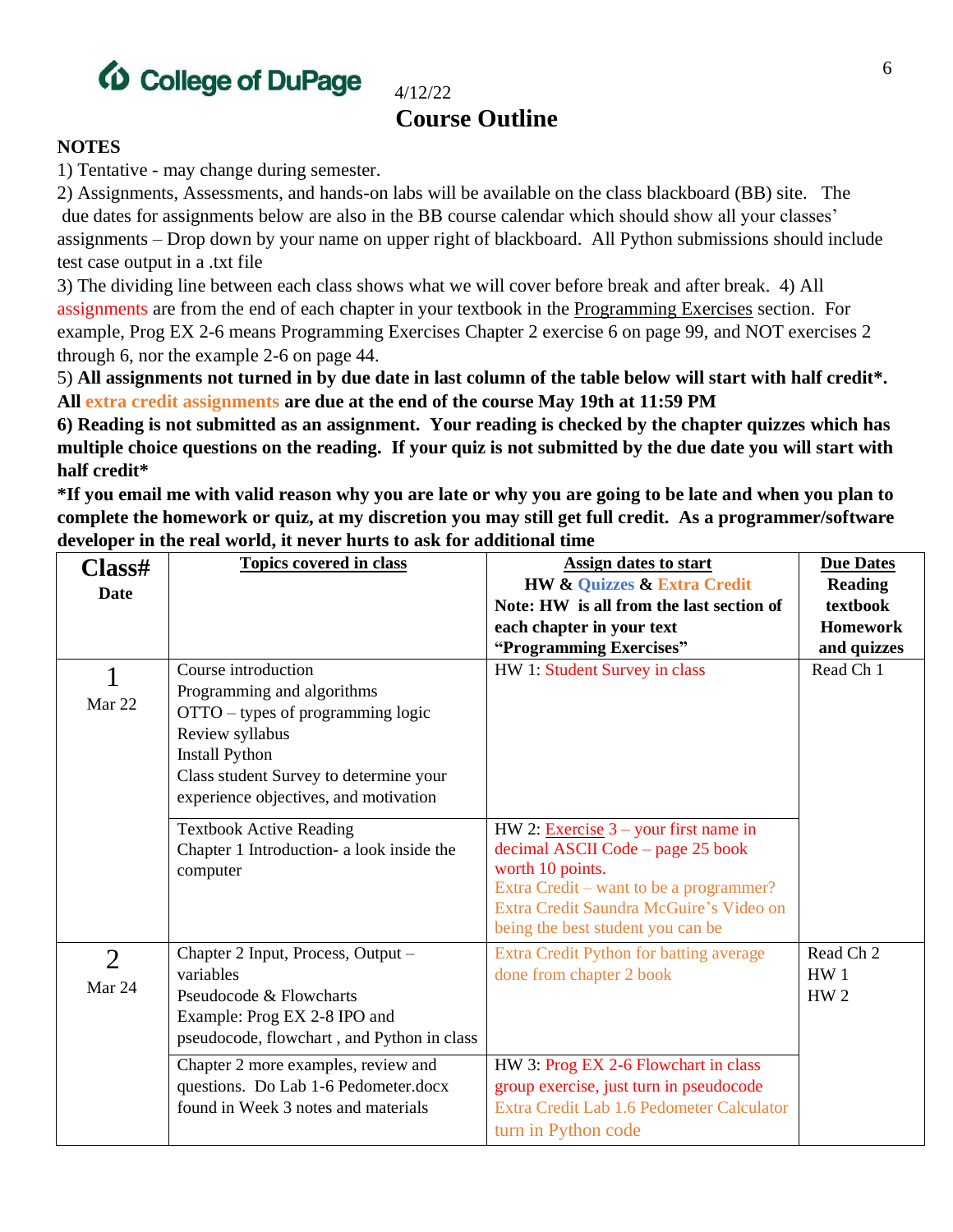# *(D* College of DuPage

|                   |                                                                                | Quiz Chapter 2                                                             |                                 |
|-------------------|--------------------------------------------------------------------------------|----------------------------------------------------------------------------|---------------------------------|
|                   |                                                                                |                                                                            |                                 |
|                   |                                                                                |                                                                            |                                 |
|                   |                                                                                |                                                                            |                                 |
| Mar 29            | No class spring break                                                          |                                                                            |                                 |
| Mar <sub>31</sub> |                                                                                |                                                                            |                                 |
|                   |                                                                                |                                                                            |                                 |
| 3                 | Chapter 2 finish up and Prog Ex $2-16$ –                                       | HW 4: - recipe program. Pick your                                          | Read Ch 4                       |
| Apr 5             | show problem solving technique flowchart,                                      | favorite or family favorite recipe and                                     | Quiz Ch 1                       |
|                   | pseudocode, Python                                                             | write a program like Prog EX 2-16<br>shown in lecture on page 101 of book. | Quiz Ch 2                       |
|                   | Prog Ex 2-16 cookies<br><b>Structure and Boolean Logic</b>                     | Should have 3 attachments as shown in                                      |                                 |
|                   | Chapter 4 If statements - Decision                                             | the assignment                                                             |                                 |
|                   | Example: Program Ex 4-2, 4-5 pseudocode                                        | HW 5: Prog EX 4-1 Roman Numerals                                           |                                 |
|                   | and flowchart in class                                                         | Python with at least 2 test cases                                          |                                 |
|                   |                                                                                | Quiz Chapter 4                                                             |                                 |
| $\overline{4}$    | <b>Review Point Total</b>                                                      | HW 6: Book Club Prog EX 4-6 flowchart                                      | HW <sub>3</sub>                 |
|                   | Finish Chapter 4                                                               | and Python                                                                 | Read Ch <sub>5</sub>            |
| April 7           | Another decision logic flowchart example                                       |                                                                            | HW4                             |
|                   | Chapter 5 Repetition Structure (looping).                                      |                                                                            | Quiz Ch 4                       |
|                   | finding a parking spot                                                         |                                                                            | <b>HW 5</b>                     |
| <b>QTR</b> grades | Chapter 5 continue on looping                                                  | Quiz chapter 5                                                             |                                 |
|                   | Prog EX 5-1 in class Flowchart and<br>Python $-5-5$ flowchart $-$ python extra | HW 7:Prog EX 5-2 calories pseudocode<br>and Python                         |                                 |
|                   | credit and/or 5-9 Pennies for Pay                                              | Extra Credit Program 5-5 tuition in Python                                 |                                 |
|                   | Pub Crawl flowchart.                                                           | Extra Credit Program 5-9 pennies Python                                    |                                 |
|                   | <b>Review Your Point Total</b>                                                 |                                                                            |                                 |
| 5                 | Finish up chapter 5                                                            | HW 8: Prog EX 5-3 Budget Analysis                                          | Read Ch <sub>3</sub>            |
|                   | Chapter 3 Modules - Introduction Divide                                        | flowchart and Python                                                       | HW <sub>6</sub>                 |
| Apr 12            | and Conquer – even though haven't done<br>big programs Prog Ex 3-2             |                                                                            | Quiz Ch 5                       |
|                   |                                                                                |                                                                            | HW <sub>7</sub>                 |
|                   | Chapter 3 Modules - Pass local variables to                                    | HW 9: Prog EX 3-10 Python only                                             |                                 |
|                   | a module. Prog EX 3-5 pseudo code and<br>Python in class                       |                                                                            |                                 |
|                   | Finish up Chapter 3                                                            | HW 10: - Prog Ex 6-1 rectangle area                                        | Read Ch 6                       |
| 6                 | <b>Chapter 6 Functions</b>                                                     | pseudocode and Python                                                      | HW <sub>8</sub>                 |
| Apr 14            |                                                                                | Quiz Chapter 6                                                             | Quiz Ch 3                       |
|                   | Chapter 6 Functions passing variables in                                       | HW 11: Prog EX, 6-7 Python after we do                                     | HW <sub>9</sub>                 |
|                   | class design game of $Craps - a$ true need                                     | flowchart and pseudocode together in class                                 |                                 |
|                   | for a flowchart to see logic Built in                                          |                                                                            |                                 |
|                   | functions Turtle package                                                       |                                                                            |                                 |
| $\overline{7}$    | Chapter 6                                                                      | HW 12: Prog EX 6-12 (Rock-Paper-                                           | Read Ch $7-$                    |
| Apr 19            |                                                                                | Scissors) Python only<br>Extra Credit Python Turtle design                 | (only 10 pages)<br><b>HW 10</b> |
|                   |                                                                                | Extra Credit Python program for craps                                      | Quiz Ch 6                       |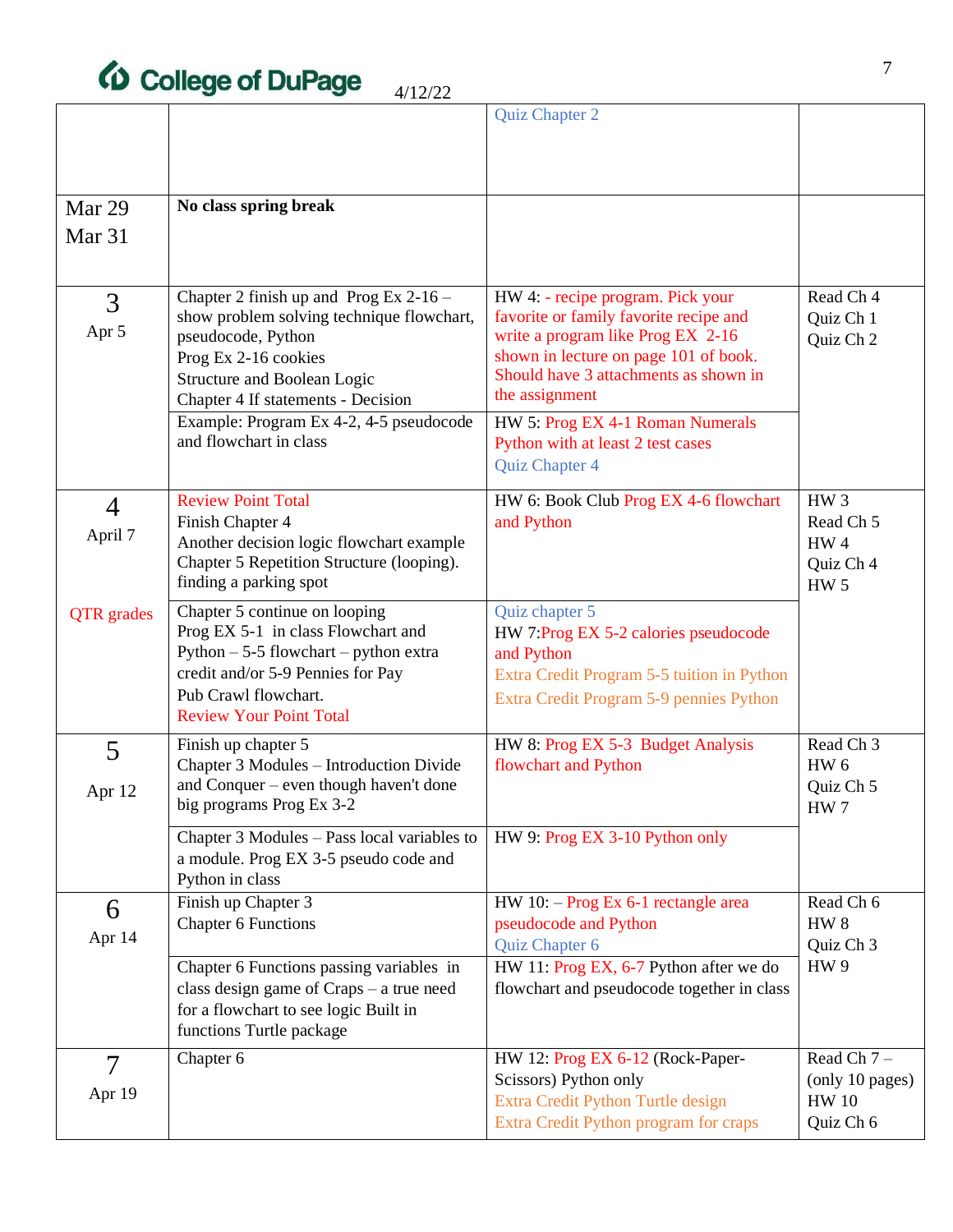# $\omega$  College of DuPage  $4/12/22$

|        | Chapter 6 finish up and review                            | HW 13: Prog EX 7-1 submit Python                                                  | <b>HW 11</b> |
|--------|-----------------------------------------------------------|-----------------------------------------------------------------------------------|--------------|
|        | Chapter 7 Input validation – only 13 pages                | No Quiz for chapter 7                                                             |              |
|        | Prog EX 7-5 in class – edit Rock, Paper,                  | Extra Credit - $p339-340.py - 5$ points                                           |              |
|        | Scissors                                                  | extra credit if can make program not fail if                                      |              |
|        | Practice Midterm – handout to try chap 1-7                | "abc" entered                                                                     |              |
|        | Review practice midterm                                   | Review – Homework, Practice Midterm,                                              | <b>HW12</b>  |
|        |                                                           | <b>Other Questions</b>                                                            | <b>HW13</b>  |
| 8      |                                                           | NOTE: no homework/quizzes accepted                                                | Midterm Exam |
| Apr 21 |                                                           | after midterm                                                                     |              |
|        |                                                           |                                                                                   |              |
|        | Midterm chapters 1-7 - 50 points 6:00-<br>10:30 PM        | Midterm should have 3-4 hours                                                     |              |
|        | Go over Midterm -5 minutes                                | From here and for the rest of class just                                          | Read Ch 8    |
|        | Arrays                                                    | submit Python with test cases for                                                 |              |
| 9      | Chapter 8 Array/Lists and Flowcharting.                   | homework                                                                          |              |
| Apr 26 | Goes with Repetition $-$ loops and arrays                 | Quiz Chapter 8                                                                    |              |
|        | like pizza and beer or pizza and pop.                     | HW 14: Prog EX 8-2 (Python - write                                                |              |
|        | Prog EX 8-3 in class Group exercise                       | lottery number horizontally from an array                                         |              |
|        | Help on Lottery program<br><b>Review Your Point Total</b> | with a space between picks)                                                       |              |
|        |                                                           | Extra Credit PROG EX 8-3 Rainfall                                                 |              |
|        |                                                           | months with highest and lowest                                                    |              |
|        | More Arrays Prog EX 8-3 in class<br>parallel arrays       | HW 15: Prog EX 8-6 days in each month<br>and use parallel arrays Extra Credit Tic |              |
|        | TIC-TAC-TOE                                               | Tac Toe (I will provide part of program                                           |              |
|        |                                                           | and go over in class) and (Lo Shu Magic                                           |              |
|        |                                                           | Square) 5 points each                                                             |              |
|        | Finish up arrays                                          | Quiz Chapter 9                                                                    | Read Ch 9    |
|        | Chapter 9 Sorting and Searching Arrays                    |                                                                                   | Quiz Ch 8    |
| 10     | Swapping 2 array elements                                 |                                                                                   | <b>HW 14</b> |
|        |                                                           |                                                                                   |              |
| Apr 28 | Finish up Chapter 9 and review                            | HW 16: Prog EX 9-2(only use 5 names<br>not 20 as problem states) in class         |              |
|        |                                                           | HW 17: Prog EX 9-4 use/copy bubble                                                |              |
|        |                                                           | sort and binary search Python functions                                           |              |
|        |                                                           | given in class examples and call functions                                        |              |
|        |                                                           | from your program                                                                 |              |
|        | Chapter 10 Files                                          | Quiz Chapter 10                                                                   | Read Ch 10   |
|        | Prog Ex 10-1                                              |                                                                                   | <b>HW15</b>  |
| 11     | Examples of Python programs with                          |                                                                                   | Quiz Ch 9    |
|        | sequential ASCII files                                    |                                                                                   | <b>HW16</b>  |
| May 3  | Finish up Chapter 10 and review                           | HW 18:Prog EX 10-1 use given data file                                            | <b>HW 17</b> |
|        | Review point total                                        | attached to assignment                                                            |              |
|        | Last day to withdraw from class                           | HW 19: Prog EX 10-2 (just print count of                                          |              |
|        |                                                           | names in the file) again use given data file                                      |              |
|        |                                                           | with assignment                                                                   |              |
|        |                                                           |                                                                                   |              |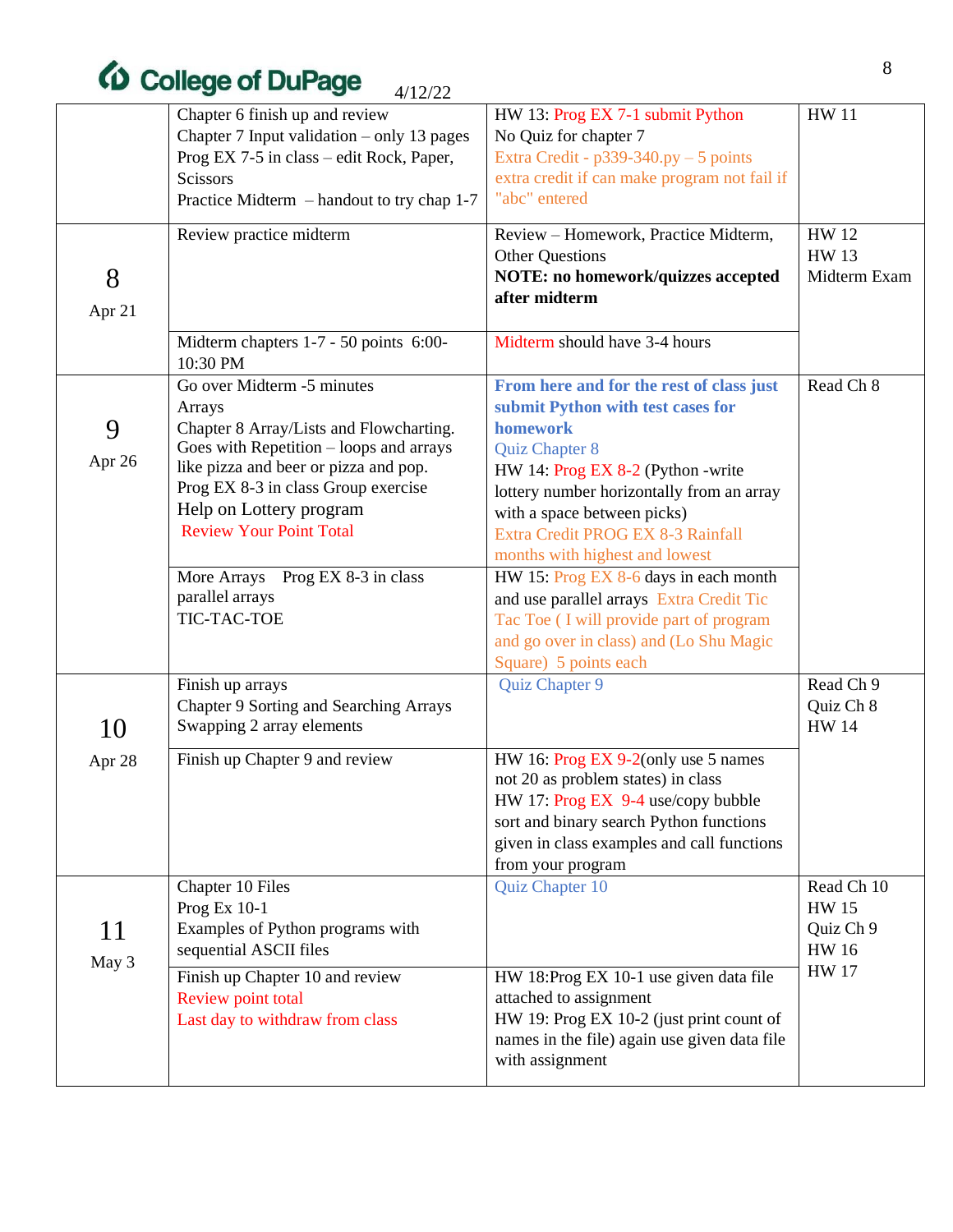# *(b)* College of DuPage

|              | <b>ED College of DuPage</b><br>4/12/22                                                                                                                                        |                                                                                                                                                                                                                                                                                                                          |                                                                                        |
|--------------|-------------------------------------------------------------------------------------------------------------------------------------------------------------------------------|--------------------------------------------------------------------------------------------------------------------------------------------------------------------------------------------------------------------------------------------------------------------------------------------------------------------------|----------------------------------------------------------------------------------------|
| 12<br>May 5  | Chapter 11 Menu Driven programming<br>and debugging Example 11-4 and<br>Book example on Metric Conversion<br>Student scores example                                           | Quiz Chapter 11<br>HW 20: Prog EX 11-1 (Language<br>Translator)<br>Extra Credit code example program 11-6<br><b>Inventory</b> in Python                                                                                                                                                                                  | Read Ch 11<br>Read Ch 12<br>Quiz Ch 10<br><b>HW18</b>                                  |
|              | Chap 12 Text Processing with String data<br>Example Prog EX 12-2 scan for periods -<br>"whitespace" Flowchart                                                                 | Read Chapter 12<br>HW 21: Prog Ex 12-3 count vowels -<br>use scan character program shown in<br>class<br>HW 22: Prog EX 12-1 backward string<br>in class – can get 3 points extra if you<br>use 4 different algorithms<br>Quiz Chapter 12                                                                                |                                                                                        |
| 13<br>May 10 | <b>Finish Text Processing</b><br>Chap 14 OOP<br>14-2 algorithmic workbench<br>14-1 Pets example get you started<br>Lynda Video on OOP                                         | Quiz Chapter 14                                                                                                                                                                                                                                                                                                          | Read Ch 14<br><b>HW 19</b><br>Quiz Ch 11<br><b>HW 20</b><br>Quiz Ch 12<br><b>HW 21</b> |
|              | Chap 14 OOP and review Prog EX: 14-1<br>in class                                                                                                                              | HW 23:Prog EX: 14-1 Pet Class start in<br>class                                                                                                                                                                                                                                                                          |                                                                                        |
|              | Happy Cinco De Mayo<br>Chap 14 Finish                                                                                                                                         | HW 24: Prog Ex 14-2 Car Class                                                                                                                                                                                                                                                                                            | Read Ch 15<br>Quiz Ch 14                                                               |
| 14<br>May 12 | Perhaps bit more on OOP<br>Chapter 15 GUIs<br>Review point total<br>GUI Example of Metric conversion<br>program Practice Exam given out                                       | Quiz Chapter 15<br>HW 25: Prog EX 15-1 Name and address<br>HW 26: Prog EX: 15-3 Miles per gallon                                                                                                                                                                                                                         | <b>HW 22</b>                                                                           |
|              | Chapter 15 GUI and review<br>HW 25 Prog EX: 15-1 in class                                                                                                                     | Extra Credit 11-1 Language translator as<br><b>GUI</b>                                                                                                                                                                                                                                                                   | <b>HW 23</b><br>HW 24<br>HW 25 in class                                                |
| 15<br>May 17 | Practice Final Exam review for final Help<br>to complete all homework but should have<br>almost all done now<br>May have extra class session May 18th<br>if anyone needs help | Homework help and Questions on class<br>for final<br>Extra Credit - figure 15-8 p 721 in book<br>Extra Credit figure 15-8 p 721 add<br>formatting to dollar amount and input<br>validation like in program 15-3 shown in<br>class<br>Extra Credit prog Ex 11-1 as GUI - very<br>similar to metric example shown in class |                                                                                        |
|              | Final Exam 6:00-10:30                                                                                                                                                         | Final Graded by 5:00 PM 05/20 so you<br>can see if you may want to do extra credit<br>for a higher grade                                                                                                                                                                                                                 | <b>HW 26</b><br>Quiz Ch 15                                                             |
|              |                                                                                                                                                                               |                                                                                                                                                                                                                                                                                                                          |                                                                                        |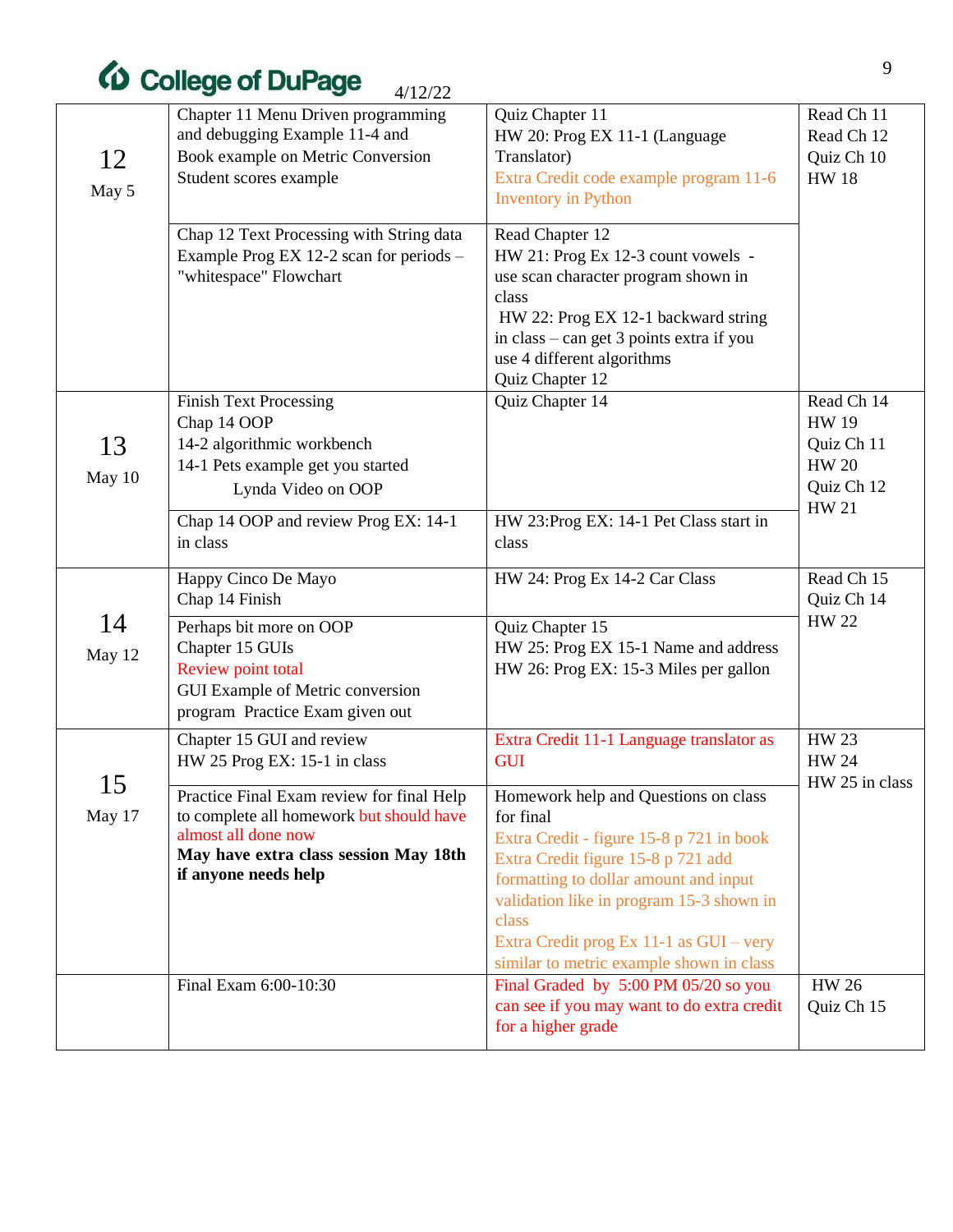

| 16        | Complete all assignments and extra credit                                 | Get all work in            |  |
|-----------|---------------------------------------------------------------------------|----------------------------|--|
| May 19    |                                                                           |                            |  |
|           |                                                                           |                            |  |
|           |                                                                           |                            |  |
| May 20,21 | I will be available in school for help<br>Friday evening or Sat if needed | All work due 11:59 PM 5/21 |  |

### **Course Expectations**

- 1. All assignments, (including assessments, projects, labs, and any related course work) must be submitted on or before the given due dates for full credit – see 2. below
- 2. Late assignments are not acceptable unless on medical (with a doctor's letter) or emergency situation (with proof).
- 3. When a quiz or assignment due date has passed, it may disappear from the class Blackboard (Bb). Please do not ask the instructor to reset the assignment due date or inform the instructor that you can no longer see the assignment on the Bb.
- 4. To receive full points, a complete assignment must be submitted by following the assignment's requirements and specifications.
- 5. Unless requested by the instructor, no assignments should be sent to the instructor's email address. Any assignments sent to the instructor's email without permission will be disregarded.
- 6. All assignments must be submitted on the class BB. For programming courses, all programs source code listings must be presented with the program output/result.
- 7. Submitting assignments in the order assigned will ensure progression according to the academic design of the course.
- 8. Discussions and collaborations are permitted. However, you must do your own assignments to learn and master the material. Dishonest work will be disciplined according to the university's policy.
- 9. If you are caught copying someone's work, you will be placed in one of the following possibilities (depending on the work):
	- a. You get a zero for your current assignment.
	- b. You will get one letter grade less in the course, i.e., if you get an A, you will get a B
	- c. You will be expelled from the university.

If you are caught copying above, all of your previous work relating to the course will be reexamined and re-evaluated. All of your future work in the course will be closely scrutinized.

- 10. You understand the grading criteria as mentioned in the syllabus above. The grading distribution will not be curved.
- 11. Your attitude and behavior relating to the course will be considered when a borderline grade befalls to boost up your grade via extra credit class participation to the next higher letter grade. Your grade is based on point scale, and extra credit after the final is the only way to get to the next higher grade.